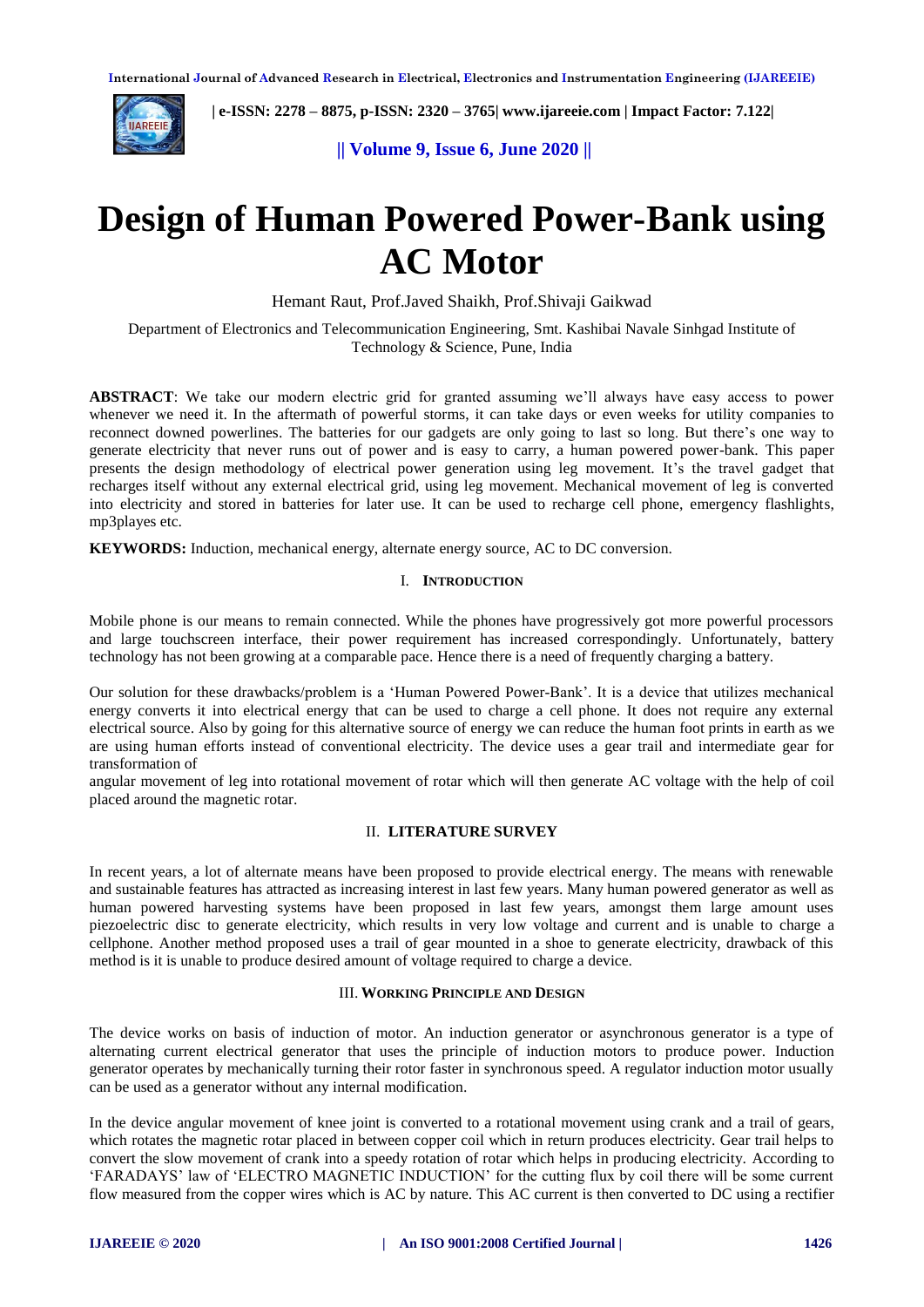**International Journal of Advanced Research in Electrical, Electronics and Instrumentation Engineering (IJAREEIE)** 



## **| e-ISSN: 2278 – 8875, p-ISSN: 2320 – 3765[| www.ijareeie.com](http://www.ijareeie.com/) | Impact Factor: 7.122|**

#### **|| Volume 9, Issue 6, June 2020 ||**

circuit, after this conversion it is supplied to Darlington pair of transistors to increase the current, after current amplification the voltage is then regulated to 5 volts using LM7805 IC & then fed to battery for storage purpose. This electricity can be later used to charge a cellphone, mp3 player, or power a flash light.

For a single step leg movement device generates about 30 volts AC, this AC voltage is rectified through a rectification circuit using four diodes assembly which results in fluctuating 1-10volts DC, because of the back and forth movement of a single leg. To overcome this problem, another rectified 10 volte from other leg device is combined this results to a total of 6-8 volts continuous DC voltage. Further this voltage is supplied to Darlington amplification circuit followed by voltage regulator LM7805 IC to limit the output voltage to 5 volts DC, further this voltage is used to charge batteries.



**Figure 1 Rectifier , current amplifier & regulator circuit.**



**Figure 2 Step up converter DC-DC & TP4056 charging circuit.**



**Figure 3 AC motor fused with geared box to work as generator.**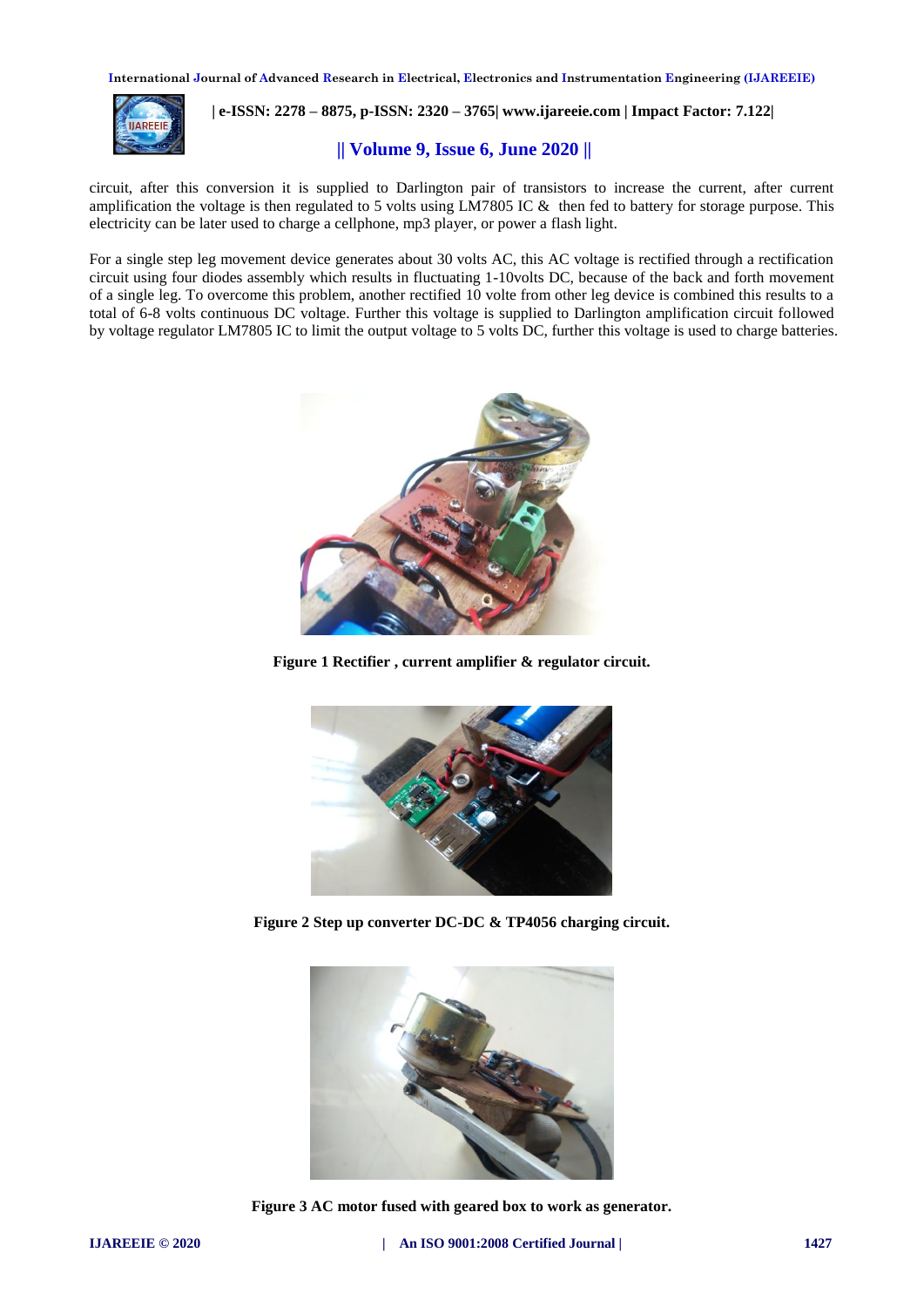**International Journal of Advanced Research in Electrical, Electronics and Instrumentation Engineering (IJAREEIE)** 



 **| e-ISSN: 2278 – 8875, p-ISSN: 2320 – 3765[| www.ijareeie.com](http://www.ijareeie.com/) | Impact Factor: 7.122|** 

**|| Volume 9, Issue 6, June 2020 ||** 



**Figure 4 Device itself with harness.**

#### IV.**RESULTS**

#### **Table 1 Battery charging time for walking condition.**

| Battery charged | Time taken (in minutes) |
|-----------------|-------------------------|
| (in volts V)    |                         |
| 0.06            |                         |
| 0.12            |                         |
| 0.18            |                         |
| ገ 24            |                         |

#### **Table 2 Battery charging time for hand crank condition.**

| Battery charged<br>(in volts V) | Time taken (in minutes) |
|---------------------------------|-------------------------|
| 0.12                            |                         |
| 0.24                            |                         |
| 0.35                            | 15                      |
| 0.47                            |                         |
| በ  ና  ዓ                         |                         |

#### **Table 3 Charging time of a cellphone.**

| Percentage charged (%) | Time taken (in minutes) |
|------------------------|-------------------------|
|                        |                         |
|                        |                         |
|                        |                         |
|                        |                         |

#### V. **CONCLUSION**

In this paper, a device working on electro magnetic induction is developed and studied. The gadget developed is based on walking as well as hand cranking is able to produce sufficient amount of electricity to charge a Li-ion battery. This Li-ion battery can be used for various purpose such as charging a cellphone, mp3 player, radio or powering up an emergency flash light. It was seen that handcranking serves to be a better option to produce electricity to charge the battery faster. The device proes to be an asset for human health by encouraging a fitness activity such as walking. The gadget is most useful in rural areas where one faces loadshading on daily basis, it serves a better help for people where there is no electricity and therefore no means to communicate. This gadget can be the most beneficial as it promotes